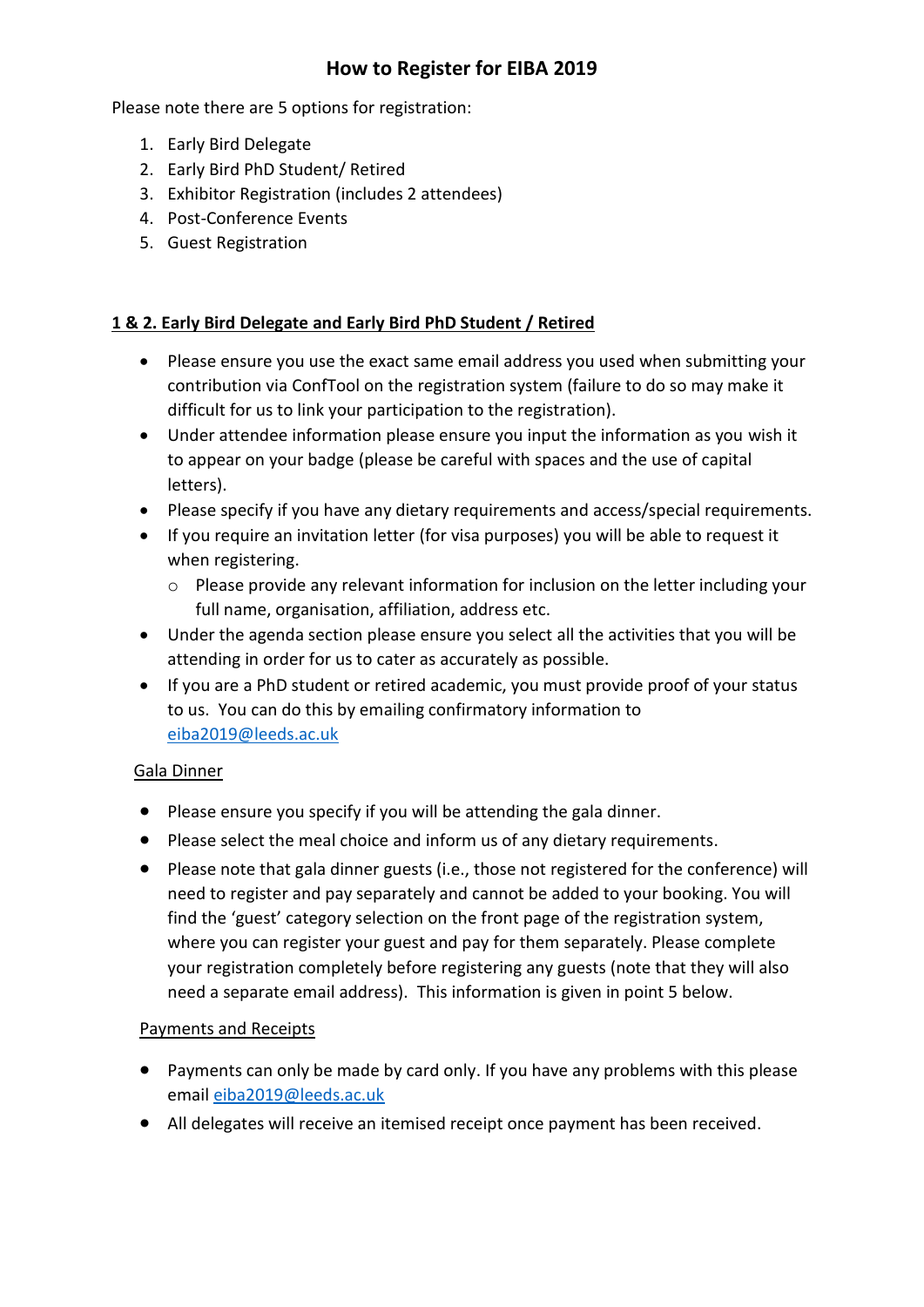### Modify Registration

- You can update your registration or add items later on by using the 'modify registration' button. For example, if you want your EIBA conference registration to be on a separate receipt from your post conference event registration, you can complete the conference registration first, pay for this, and then, once completed, go back into the system and modify your registration. You will then be charged for any additional registration or change.
- To modify your registration, you need to click on 'Modify registration' on the front page of the registration site. You will need your reference number which was given on the confirmation details.

# **3. Exhibitors**

- Please note when you select Exhibitor registration this price includes 2 attendees.
- Please select whether you are a sponsor of the conference.
- Under 'attendee information' please ensure you input the information as you would want it to appear on your badge.
- If there is a 2<sup>nd</sup> Exhibitor you will need to complete their details once you have completed yours first. It will appear as 'additional attendee'.
- Under the agenda section please ensure you select all the activities that you will be attending in order for us to cater as accurately as possible.

### Gala Dinner

- When selecting 'Gala Dinner' please note there is an additional cost of £75 per person if you are not sponsoring the conference through a financial prize or other support.
- Please select your menu choice.
- If there is a  $2^{nd}$  Exhibitor, please select that they will be attending then continue to selecting their menu choice.

# Payments and Receipts

- When registering payments can only be made by card only, if you have any problems with this please email [eiba2019@leeds.ac.uk](mailto:eiba2019@leeds.ac.uk)
- All delegates will receive an itemised receipt once payment has been received.

# Modify Registration

 To modify your registration you need to click on 'Modify registration' on the front page of the registration site. You will need your reference number which was given on the confirmation details.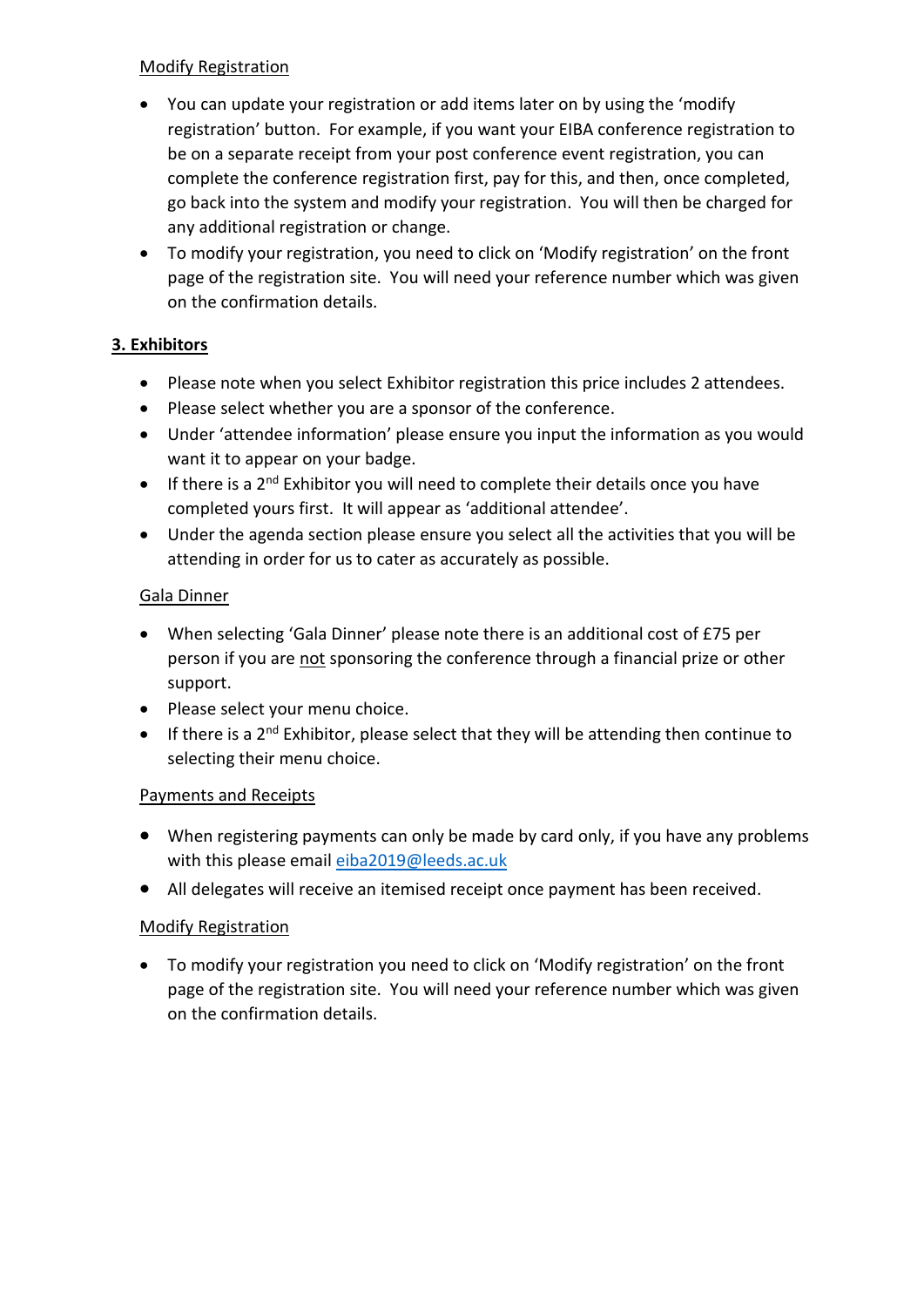### **4. Post-Conference Events**

- Note that you can register for post-conference events either in conjunction with your EIBA2019 conference registration, or separately if you want to separate the payment or you are not attending the main conference but want to attend a postconference event.
- Please select if you are a non-student delegate, a PhD student or are not attending the conference as a regular delegate (note that there are different prices for each type of post conference attendee).
- Please complete the post-conference attendee information regarding how you wish it to appear on your badge.
- Please specify if you have any dietary requirements and access/special requirements.
- If you require an invitation letter (for visa purposes) you will be able to request it when registering.
- Please select the post conference activities you will be attending.

# Payments and Receipts

- When registering payments can only be made by card only, if you have any problems with this please email [eiba2019@leeds.ac.uk](mailto:eiba2019@leeds.ac.uk)
- All delegates will receive an itemised receipt once payment has been received.

### Modify Registration

 To modify your registration you need to click on 'Modify registration' on the front page of the registration site. You will need your reference number which was given on the confirmation details.

# **5. Guest Registration**

Please select 'guest registration' if your guest is attending the Gala Dinner and the Welcome Reception.

- Please complete the attendee information regarding how they wish for it to appear on your badge.
- Please specify if they have any dietary requirements and access/special requirements.
- Guests are also welcome to select other activities during their time at the conference – e.g., tours or post conference events
- Please select the activities they want to attend. Please note these will involve additional costs as some activities are not included in registration.

#### Gala Dinner

- Please ensure they specify if they will be attending the gala dinner.
- Please select the meal choice and inform us of any dietary requirements.

# Payments and Receipts